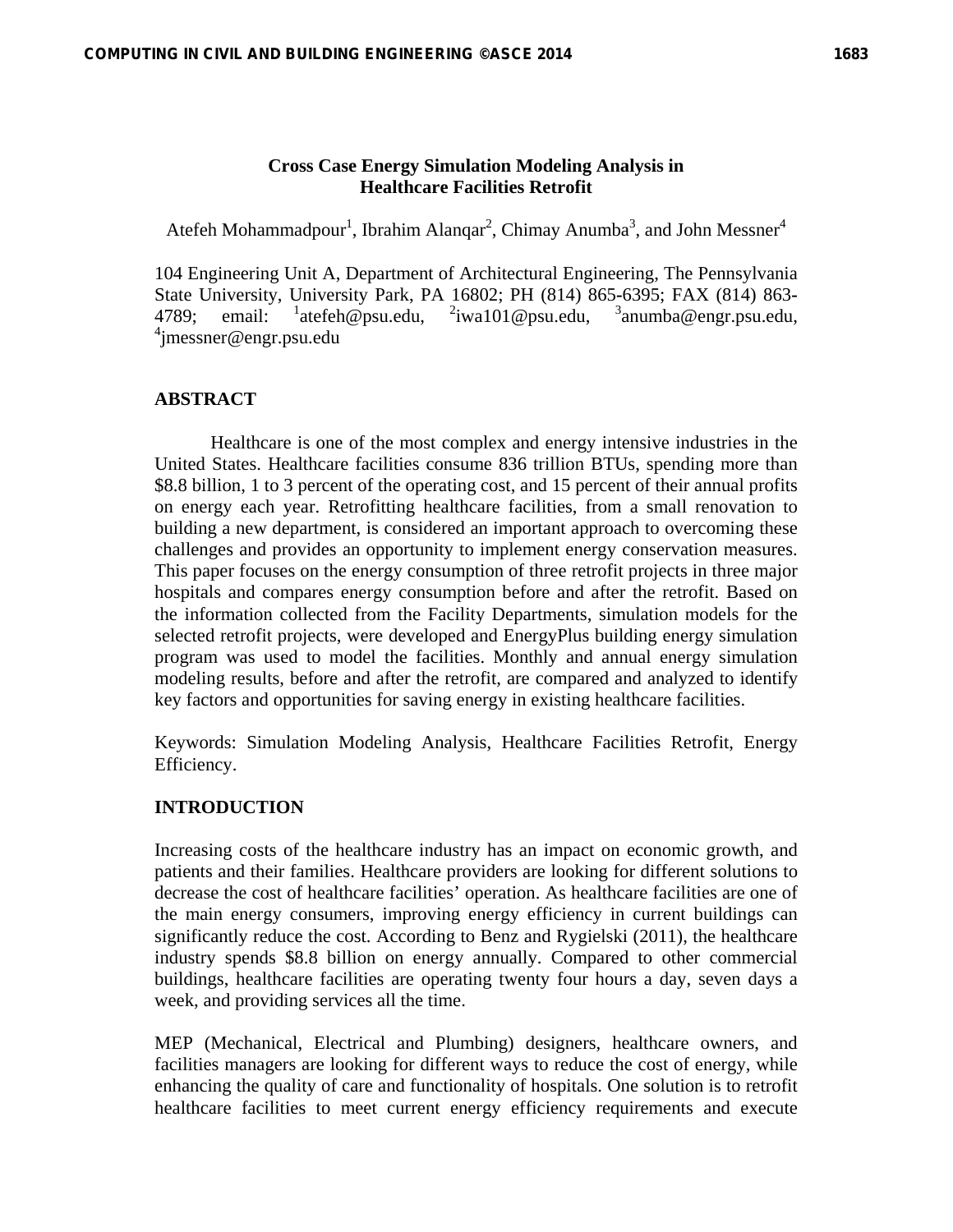energy conservation measures (ECMs). It is important to identify and implement ECMs in healthcare retrofit projects. In this regard, this paper presents healthcare building energy models to compare energy consumption before and after the retrofit in three case study projects.

# **ENERGY SIMULATION MODELING IN HEALTHCARE FACILITIES RETROFIT**

Under the current economic conditions to reduce the cost of energy, a solution is to retrofit healthcare facilities to have an energy efficiency**-**driven retrofit (Mohammadpour et al. 2012). In three case study retrofit projects, energy simulation modeling was performed to compare energy usage before and after the retrofit. DesignBuilder was used to build energy models. This program is used because of its flexibility with many input parameters (Alhafi et al. 2012). DesignBuilder is an EnergyPlus user interface that can be used in both education and the commercial sector in design process (DOE, 2013). Four steps were taken during the simulation procedure and various factors were applied in building models. A general overview of the simulation procedure is illustrated in Figure 1.



**Figure 1. Simulation Procedure** 

The building models were based on available data on architectural drawings. Building models were created based on the real geometry and size of openings (doors and windows). The occupancy rates were based on the typical building usage. Lighting, cooling, heating, and mechanical ventilation systems were selected in DesignBuilder according to the project utilization. The models were developed for before and after the retrofit to be able to make a comparison of energy consumption, thereby establishing the effectiveness of the ECMs implemented in the retrofit. The created 3**-** D models can be visualized by the project team.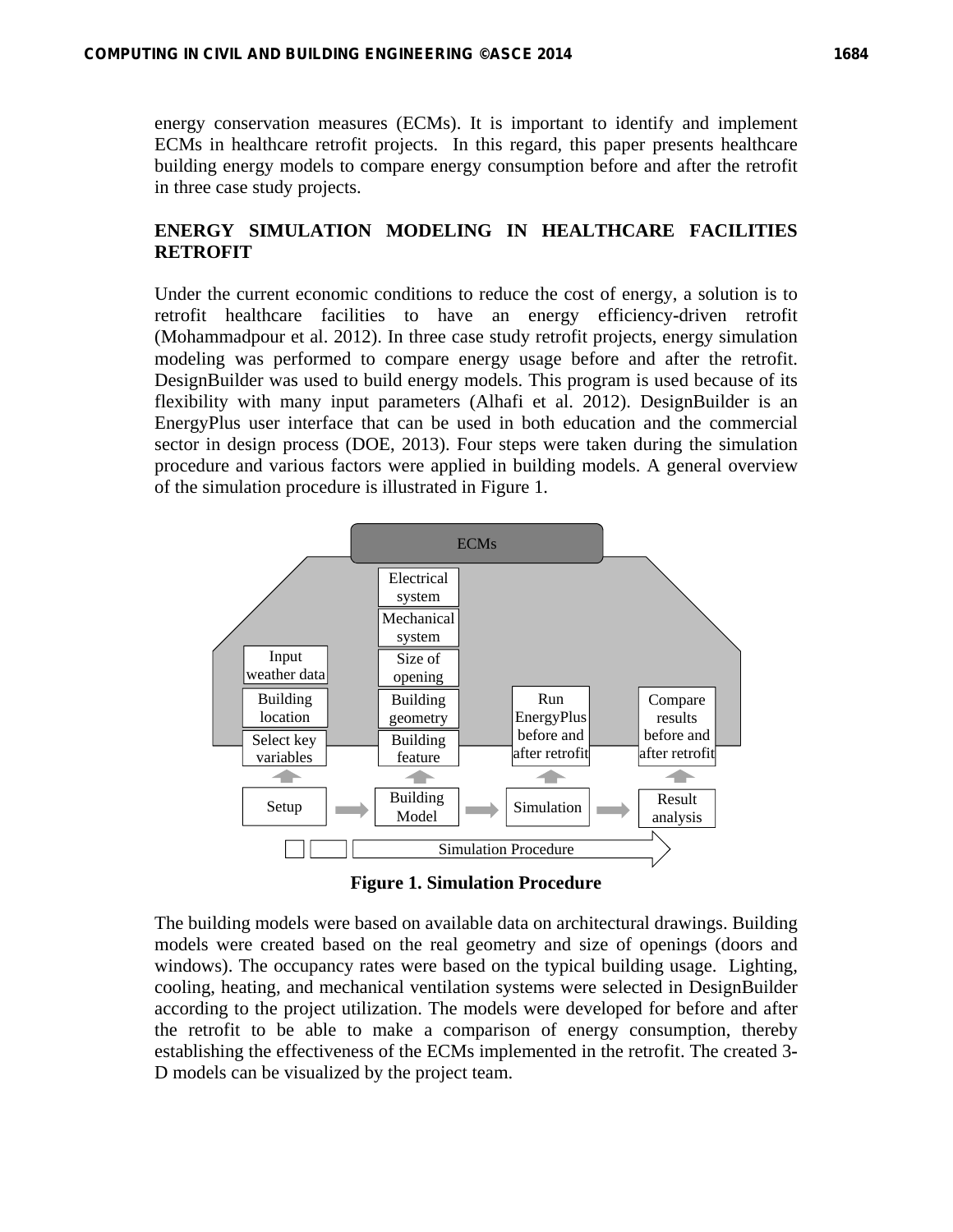#### **RESEARCH STRATEGY**

Case study was used as the main research methodology to provide a comprehensive analysis of multiple cases. According to Gagnon (2010), a case study method provides an in**-**depth understanding of phenomena, process, and involved actors. Yin (2003) indicates that multiple case studies enable the researcher to explore similarity or contrasting result between cases. In this paper three case studies were used and studied based on their current retrofitting projects, appreciation of energy efficiency implementation by the Facilities Department, interest in embedding energy efficiency principles, availability of data, accessibility of hospitals, rapport with key participants involved in the retrofitting projects to compare total electrical energy usage before and after the retrofit. The description of three case studies is as follows:

**Case Study 1.** Case Study 1 was an Emergency Department project in an acute**-**care facility that was founded more than forty years ago. The healthcare facility has gradually grown since that time and more than \$200 million were invested in construction projects, including the construction of new buildings as well as the retrofitting of existing facilities. The Emergency Department project included renovation of the existing Emergency Department and construction of a new addition. The construction project included more than 29,000 sf. of new addition as well as about 14,500 sf. renovation of the existing Emergency Department. The layout of the project is illustrated in Figure 2.



**Figure 2. Layout of the Expansion, Demolition and Renovation of Case Study 1** 

**Case Study 2.** Case Study 2 was an Outpatient Clinic in an academic medical center with about 500 beds that was founded fifty years ago. The Outpatient Clinic was a shared area between two departments, Anesthesia**-**PreOp and Pediatric Infusion Center. The Pediatric Infusion Center was moved to the Children Hospital and the building was retrofitted and an Allergy Department permanently moved there. The layout of the Outpatient Clinic is shown in Figure 3.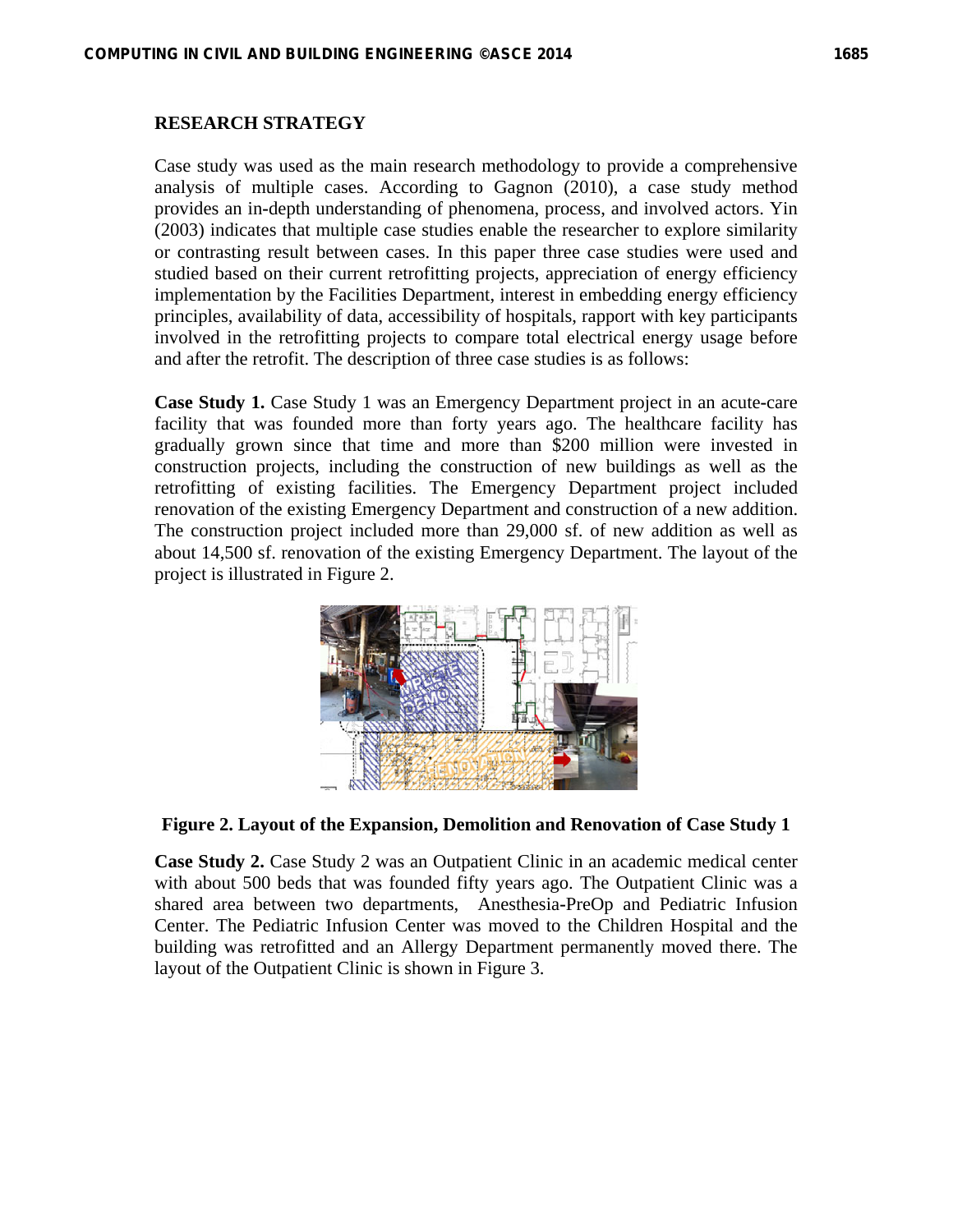

**Figure 3. Layout of Relocation of Case Study 2** 

**Case Study 3.** Case Study 3 was a Neonatal Intensive Care Unit replacement in an acute care facility composed of an academic medical center, School of Medicine, and community and specialty hospitals. The construction project covered a total area of 38,000 sf. that was located on the fourth floor of one of the existing facilities. The layout of the construction project is illustrated in Figure 4.



**Figure 4. Layout of Case Study 3**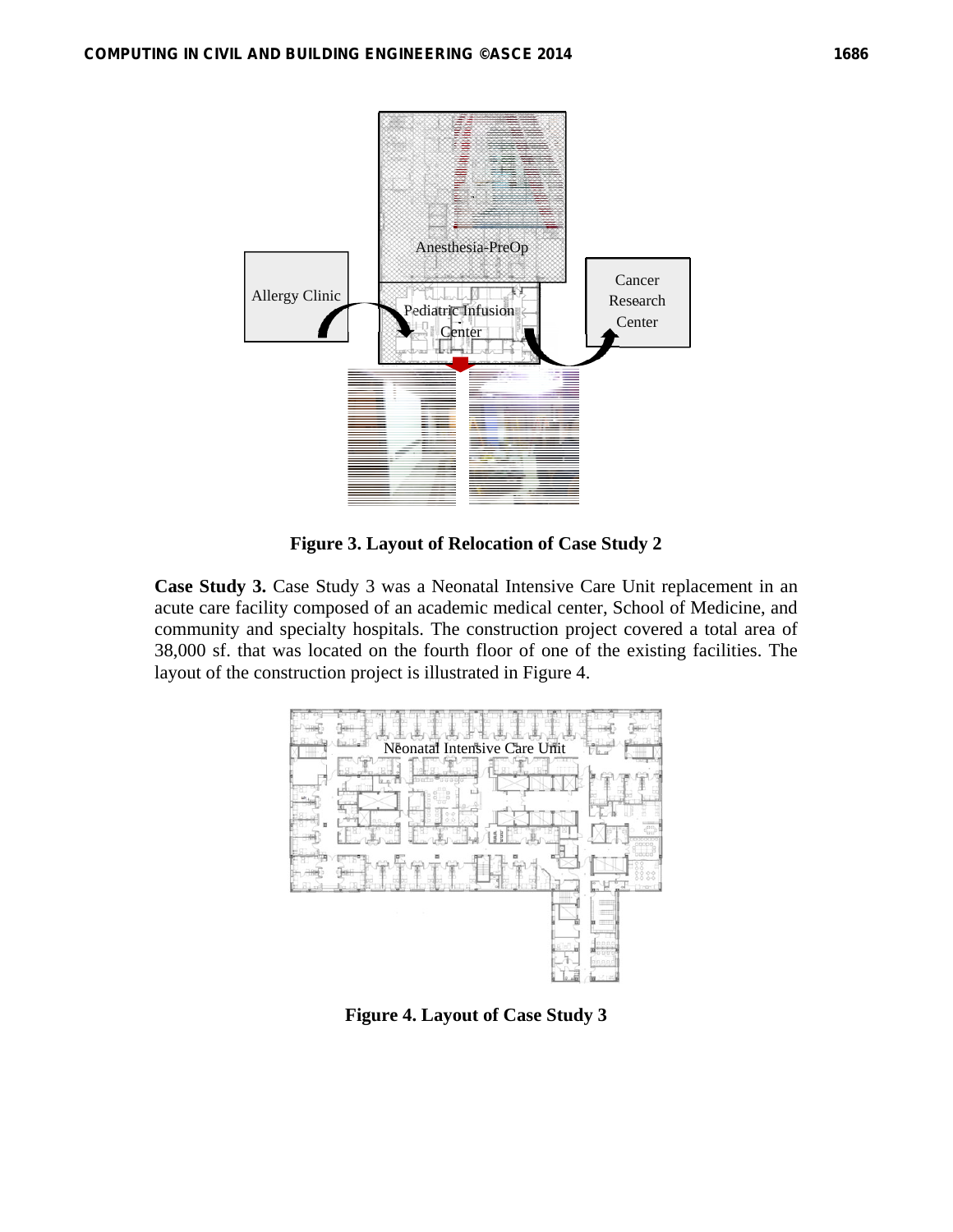Simulation models were built for the three case studies. The models were created based on both default and modified values of the DesignBuilder simulation program. For example, the geographical locations of case studies were required to be setup to be able to use weather data related to each building simulation model. Weather data can be found in the Designbuilder's template. For locations of Case Study 1 and Case Study 2, where the weather data was not available in the template, it was provided from the local weather stations and imported into the program.

Case Study 1 included retrofitting of the existing Emergency Department and construction of a new addition. A Building Automation System (BAS) was used in Case Study 1 to monitor and control mechanical and electrical systems. It was used to be able to update the existing control systems. HVAC control system was improved with Variable Air Volume (VAV) air**-**handling units with air economizers, pre**-**heat coils, cooling coils, MERV 8 pre**-**filters, MERV final filters, ultra**-**violent light air sterilizer, and steam humidifiers. In addition, to reduce the cost of energy, the electricity distribution outside of the building converted to 12,000 volt system, and it helped the healthcare provider to purchase electricity with a 30% cost reduction from the utility company. This conversion had less than five year return on investment and average life expectancy for any of the equipment that was not less than twenty**-**five years old. Two energy models were built for Case Study 1 to be able to compare energy consumption before and after the retrofit. The energy models were created based on building features, building geometry, size of opening, mechanical systems, and electrical systems. Figure 5 illustrates the comparison between electrical energy usage before and after the retrofit. Electric energy usage decreased by 12% per square foot after the retrofit.



**Figure 5. Comparison of simulated electrical energy usage before and after retrofit in Case study 1**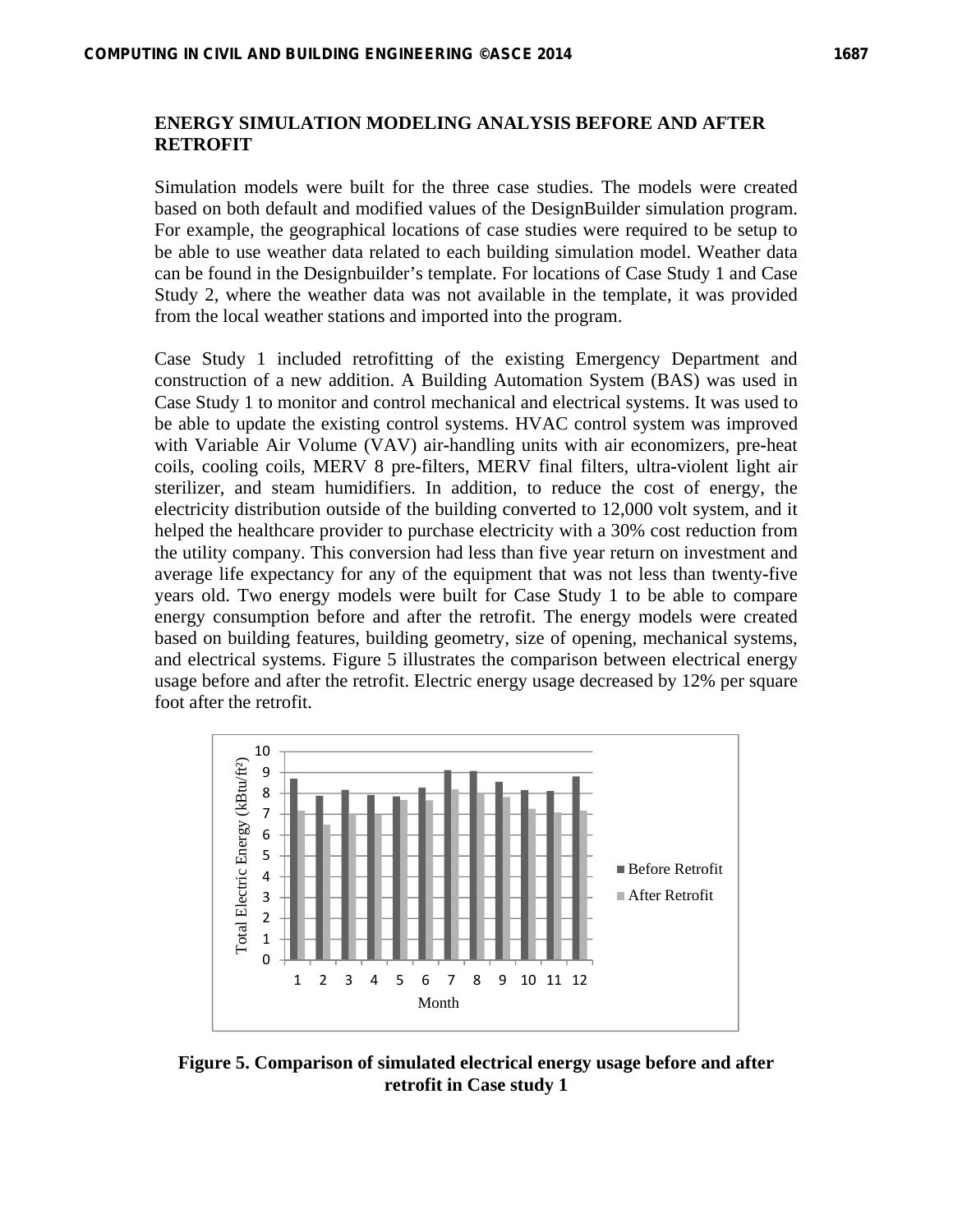As stated earlier, Case Study 2 was a shared area between two departments and, to enhance their existing facilities and improve the quality of care, it was decided to retrofit one part of the outpatient clinic. Air distribution system from CAV (Constant Air Volume) was converted to VAV (Variable Air Volume) and Lighting systems were upgraded. They replaced existing lighting ballasts, lamps and some fixtures with new higher efficiency components, resulting in energy savings without the need to reduce lighting levels. The energy models were created for Case Study 2 and it shows that the implemented ECMs saved about 5.3 % energy per square foot. Comparison of simulated electrical energy usage before and after the retrofit in Case study 2 is illustrated in Figure 6.



**Figure 6. Comparison of simulated electrical energy usage before and after retrofit in Case study 2** 

Currently, there is more emphasis on the level of comfort and moving from semiprivate to private room in Neonatal Intensive Care Unit. To be able to be competitive with other hospitals and accept more patients the east wing of one of the floors in an existing building was retrofitted to comply with the department requirements. Two energy models were created according to the building condition before and after the retrofit. In the first model CAV was selected in the HVAC template. The second model was built for after retrofit and the air distribution system was converted from CAV to VAV. The simulation results compared to each other. Figure 7 illustrates the comparison of simulated electric energy usage before and after the retrofit in Case Study 3. It shows that the air distribution system has a significant influence on saving energy with more than 10% saving per square foot.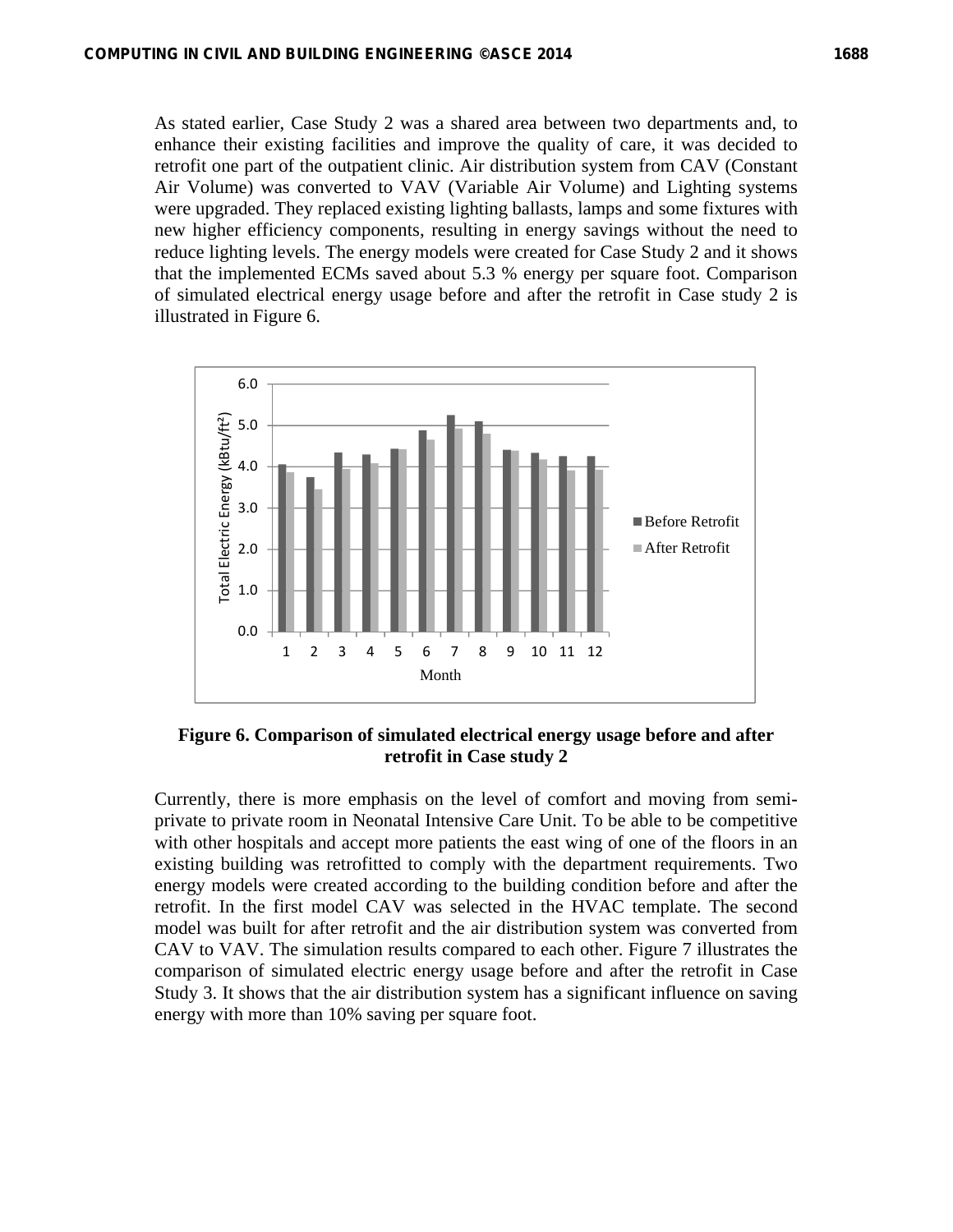

**Figure 7. Comparison of simulated electrical energy usage before and after retrofit in Case Study 3** 

# **DISCUSSION AND CONCLUSIONS**

This study conducted energy simulation modeling to compare electric energy usage before and after the retrofit in three case studies. The analysis shows a trend in all of the cases that energy can be saved by implementing ECMs. The amount of saving depends on several factors such as building use, building location, building orientation, size of openings, building material, and type of glazing. A significant amount of energy can be saved in healthcare facilities based on executed ECMs. The following contributions were explored in the case studies and have an influence on energy saving in the healthcare facilities:

- Decision on implementing ECMs in retrofit projects depends on the owner and the facilities department's willingness, awareness, and existing infrastructure;
- Financial resources and availability of the budget and payback time are very important for selecting ECMs and their implementation;
- Decision on saving cost or saving energy depends on the healthcare facility's priorities;
- The level of retrofit and renovation determines ECMs. Deep retrofit projects or retrofits combined with a new addition to an existing building, provide more opportunities to execute ECMs compared to small or light/shallow retrofit projects;
- The location of the projects in a metropolitan area, small city, or rural area is an important factor for the cost of energy. Energy has a higher cost in metropolitan areas.